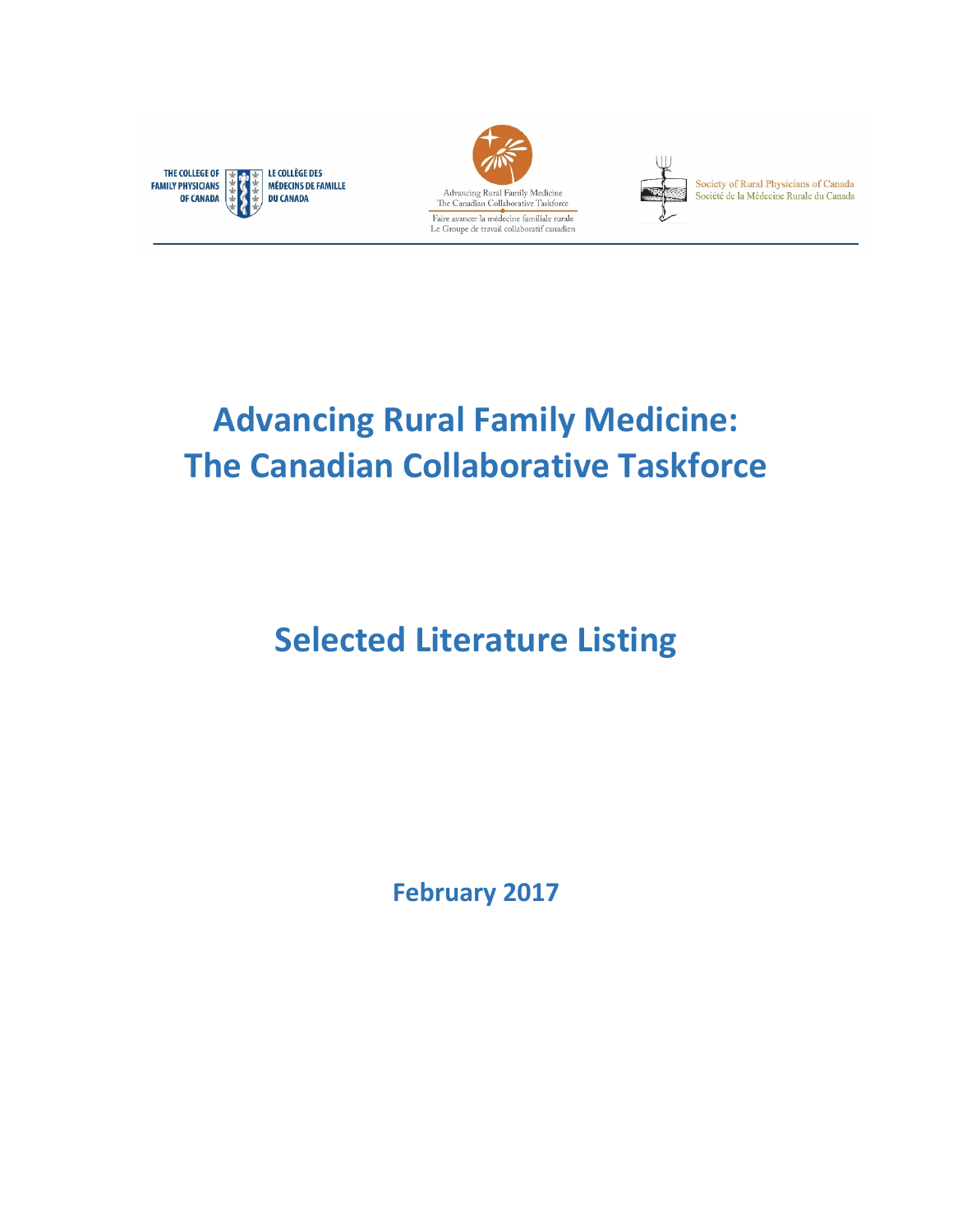## **Introduction**

 that was used to inform the development of the *Rural Road Map for Action: Directions.* was conducted from 2015 to 2016 with approximately 300 leaders from medical education, Since the work of Advancing Rural Family Medicine: The Canadian Collaborative Taskforce (Taskforce) began in December 2014, the Taskforce has accumulated a fairly large literature listing, consisting of grey literature, peer-reviewed articles, and unpublished work, References were compiled based on an environmental scan, including online surveys, that rural training programs, government, and rural communities as well as rural practitioners who have been involved in rural education and recruitment and retention initiatives. The selected references were used alongside the focused literature review that was conducted at the very outset of the Taskforce's work and used in its **Background Paper**.

A selected listing of literature is provided here, categorized according to the four directions shared in the Rural Road Map released on February 22, 2017.

| Table 1. Summary of the four un ections of the Kural Koau Map, with page iistings |                |
|-----------------------------------------------------------------------------------|----------------|
| <b>Directions</b>                                                                 | Page           |
| <b>One: Social accountability</b>                                                 |                |
| Reinforce the social accountability mandate of medical schools and residency      |                |
| programs to address health care needs of rural and Indigenous communities         | $\overline{2}$ |
|                                                                                   |                |
| Key topics: rural admissions process, rural medical education, Indigenous         |                |
| curriculum, generalism, social accountability, rural workforce pipeline, faculty  |                |
| development                                                                       |                |
| <b>Two: Policy interventions</b>                                                  |                |
| Implement policy interventions that align medical education with workforce        | 4              |
| planning                                                                          |                |
|                                                                                   |                |
| Key topics: recruitment and retention, health workforce, distributed medical      |                |
| education                                                                         |                |
| <b>Three: Rural practice models</b>                                               |                |
| Establish practice models that provide rural communities with timely access to    | 7              |
| high-quality health care                                                          |                |
|                                                                                   |                |
| Key topics: networks of care, distance technology, community engagement,          |                |
| mentorship, scopes of practice                                                    |                |
| <b>Four: National rural research</b>                                              |                |
| Institute a national rural research agenda to support rural workforce planning    | 9              |
| aimed at improving access to patient-centred and quality-focused care in rural    |                |
| Canada                                                                            |                |
|                                                                                   |                |
| Key topics: evaluation of rural health care outcomes, evaluation of rural medical |                |
| education                                                                         |                |
|                                                                                   |                |

Table 1: Summary of the four directions of the Rural Road Map, with page listings

A full literature listing is available by contacting: **academicfm@cfpc.ca**.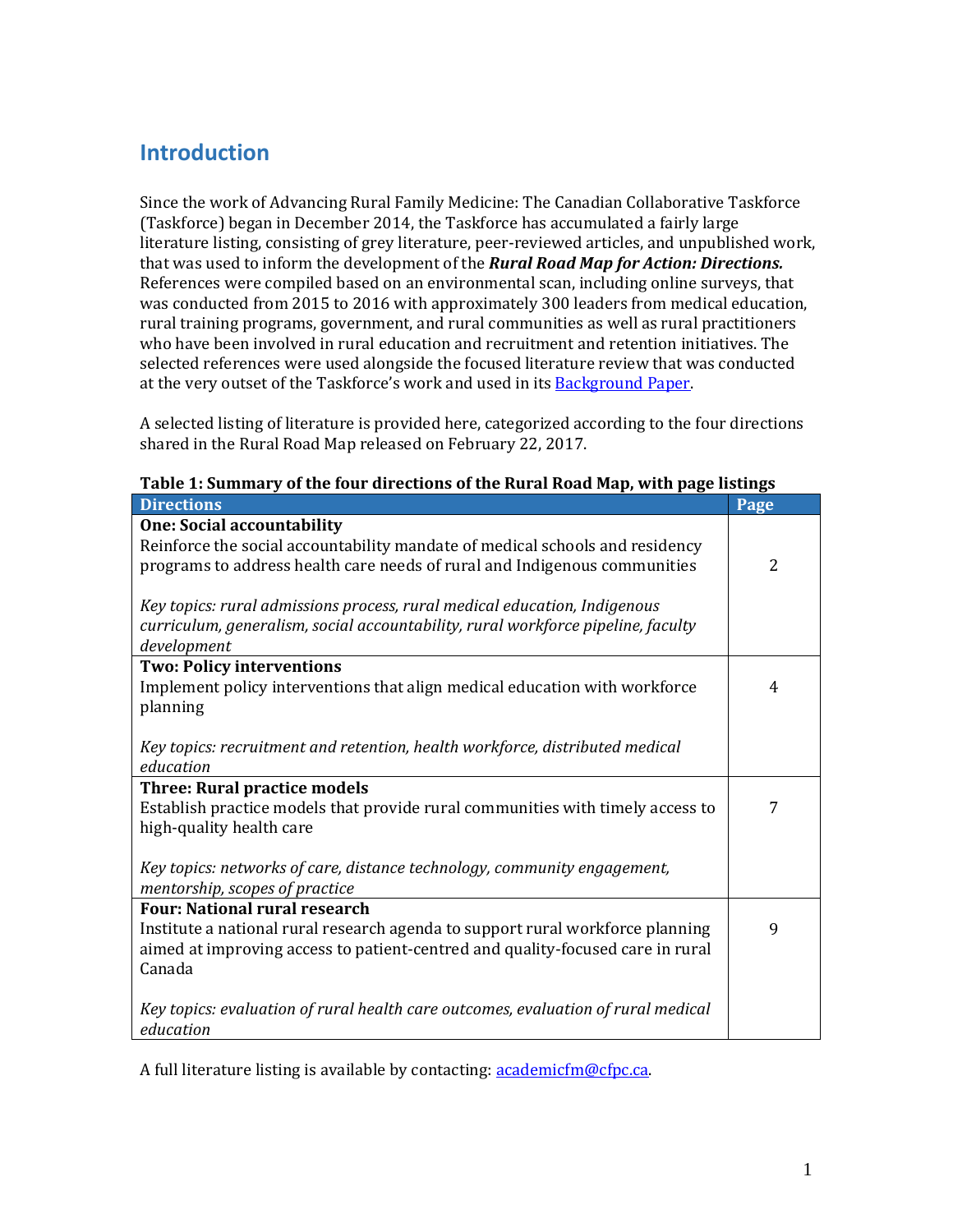#### **Selected Listing for Direction One: Social Accountability**

Alberta Rural Physician Action Plan. Clinical resources and teaching tools for Canada's rural physicians re tool for physician preceptor development. Practical Doc website. http://www.practicaldoc.ca.

 Association of Faculties of Medicine of Canada. *The Future of Medical Education in Canada (FMEC): A Collective Vision for MD Education 2010‐2015. Five Years of Innovations at Canadian Medical Schools*. Ottawa, Ontario: Association of Faculties of Medicine of Canada: 2016.

Bates J, Casiro O, Fleming B, Frinton V, Towle A, Snadden D. Expanding undergraduate medical education in British Columbia: A distributed campus model. Expanded Version*. CMAJ*. 2005;173(6) Online1‐7. 

 Blouin D, Van Melle E. *Faculty Development Needs of Ontario Rural Physician Preceptor*s*: Final Report*. Kingston, ON: Queen's University; 2006.

Boelen C, Pearson D, Kaufman A, Rourke J, Woollard R, Marsh DC, et al. Producing a socially accountable medical school: AMEE Guide No. 109. Med Teach. 2016;38:1078‐1091. 

 Cultural Safety to Aboriginal Health and Community Wellness. *J Aborig Health*. Brascoupé S, Waters C. Cultural Safety – Exploring the Applicability of the Concept of 2009;5:6‐41. 

 College of Family Physicians of Canada. *Family Medicine Longitudinal Survey: T2 (Exit) 2015 results. Aggregate findings across 15 family medicine residency programs.* Mississauga, ON: College of Family Physicians of Canada; 2015.

 Committee on Accreditation of Canadian Medical Schools. *CACMS Standards and Elements: Standards for Accreditation of Medical Education Programs Leading to the M.D. Degree*. Ottawa, ON: Committee on Accreditation of Canadian Medical Schools; 2015.

from two programs on different continents. *Rural Remote Health.* 2011;11:1665. Couper I, Worley PS, Strasser R. Rural longitudinal integrated clerkships: lessons

 Canadian universities. *Int J Sustain High Educ*. 2011;12:22‐40. Fonseca A, Macdonald A, Dandy E, Valenti, P. The state of sustainability reporting at

 curricula: an interprofessional analysis. *J Interprof Care*. 2012;26:69‐70. Gingerich A, Mader H, Payne GW. Problem-based learning tutors within medical

 control study of retention in Alberta. *Aust J Rural Health*. 2012;20:254‐258. Gorsche R, Woloschuk W. Rural physicians' skills enrichment program: A cohort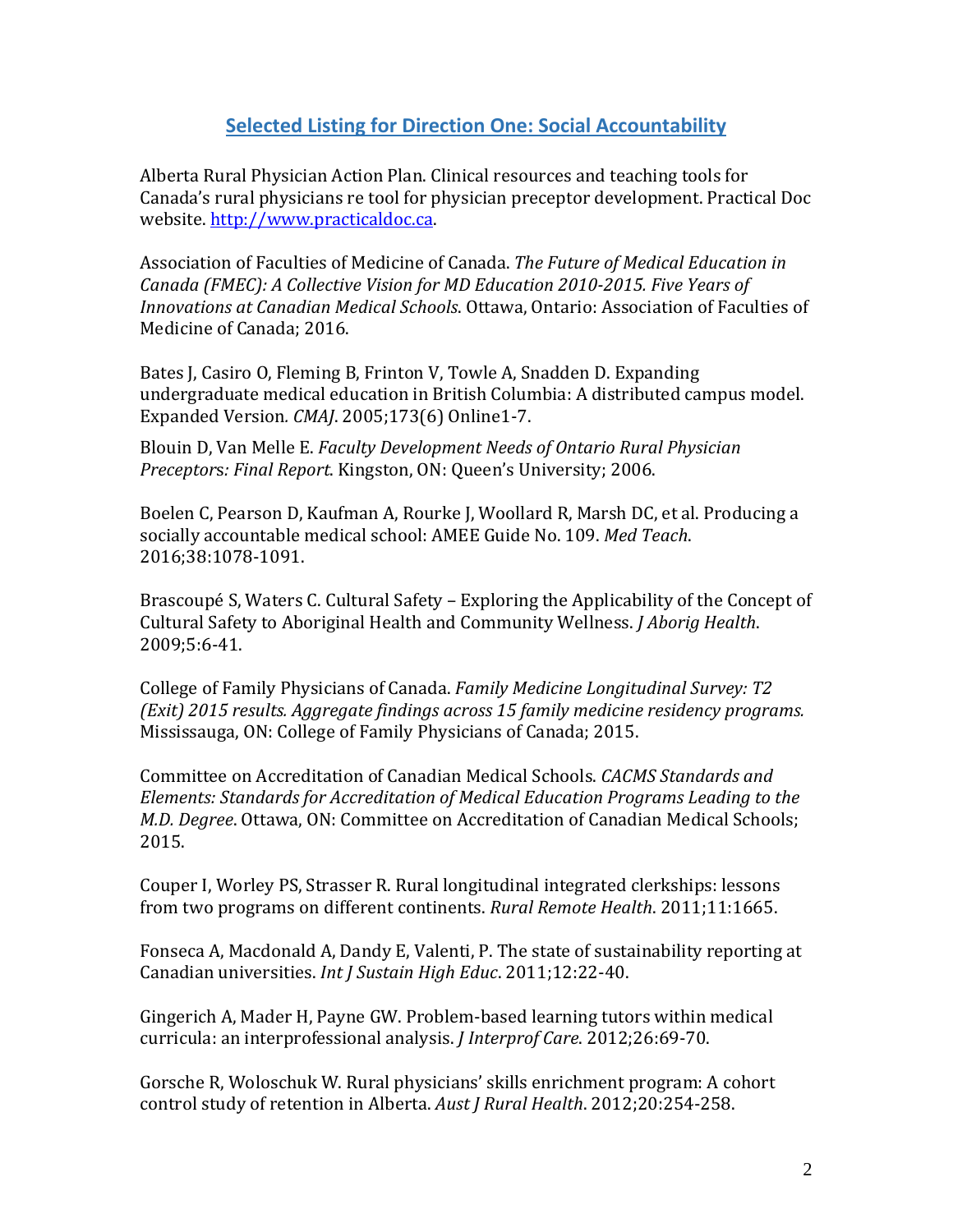Hogenbirk JC, Timony PE, French MG, Strasser R, Pong RW, Cervin C, et al.  of Northern Ontario School of Medicine graduates. *Can Fam Physician*. Milestones on the social accountability journey: Family medicine practice locations 2016;62:e138‐45.

 Medicine of Canada. *First Nations, Inuit, Métis Health. Core Competencies. A Curriculum Framework for Undergraduate Medical Education*. Ottawa, ON: Indigenous Physicians Association of Canada and Association of Faculties of Indigenous Physicians Association of Canada and Association of Faculties of Medicine of Canada; 2008.

  clerkship graduates: a matched‐cohort study. *Can J Rural Med.* 2016;21:13‐17. Myhre D, Bajaj S, Woloschuk W. Practice locations of longitudinal integrated

 National Aboriginal Health Organization. *Cultural Competency and Safety: A Guide for Health Care Administrators, Providers and Educators*. Ottawa, ON: National Aboriginal Health Organization; 2008.

 Pong RW. *Post‐M.D. Training in Family Medicine in Canada: Continuity and Change Over a 15-Year Period*. Ottawa, ON: Canadian Post-M.D. Education Registry; 2012.

 Royal College of Physicians and Surgeons of Canada. *Report of the Generalism and Generalist Task Force: Education Strategy, Innovations, and Development Unit*. Ottawa, ON: Royal College of Physicians and Surgeons of Canada; 2013.

Royal College of Physicians and Surgeons of Canada. Competence by Design:  *Reshaping Canadian Medical Education.* Ottawa, ON: Royal College of Physicians and Surgeons of Canada; 2014.

 Royal College of Physician and Surgeons of Canada. *Generalism in Postgraduate Medical Training. A Discussion Paper*. Ottawa, ON: Royal College of Physician and Surgeons of Canada; 2016.

 curriculum: Guide supplement 47.1 ‐ viewpoint*. Med Teach*. 2011;33: 765‐767. Snadden D. Using rural and remote settings in the undergraduate medical

Strasser R, Hogenbirk JC, Minore B, Marsh DC, Berry S, McCready WG, et al. Transforming health professional education through social accountability: Canada's Northern Ontario School of Medicine. Med Teach. 2013;35:490-496.

Strasser R. Social accountability and the supply of physicians for remote rural Canada. *CMAJ*. 2015;187:791‐792. doi:10.1503/cmaj.150266.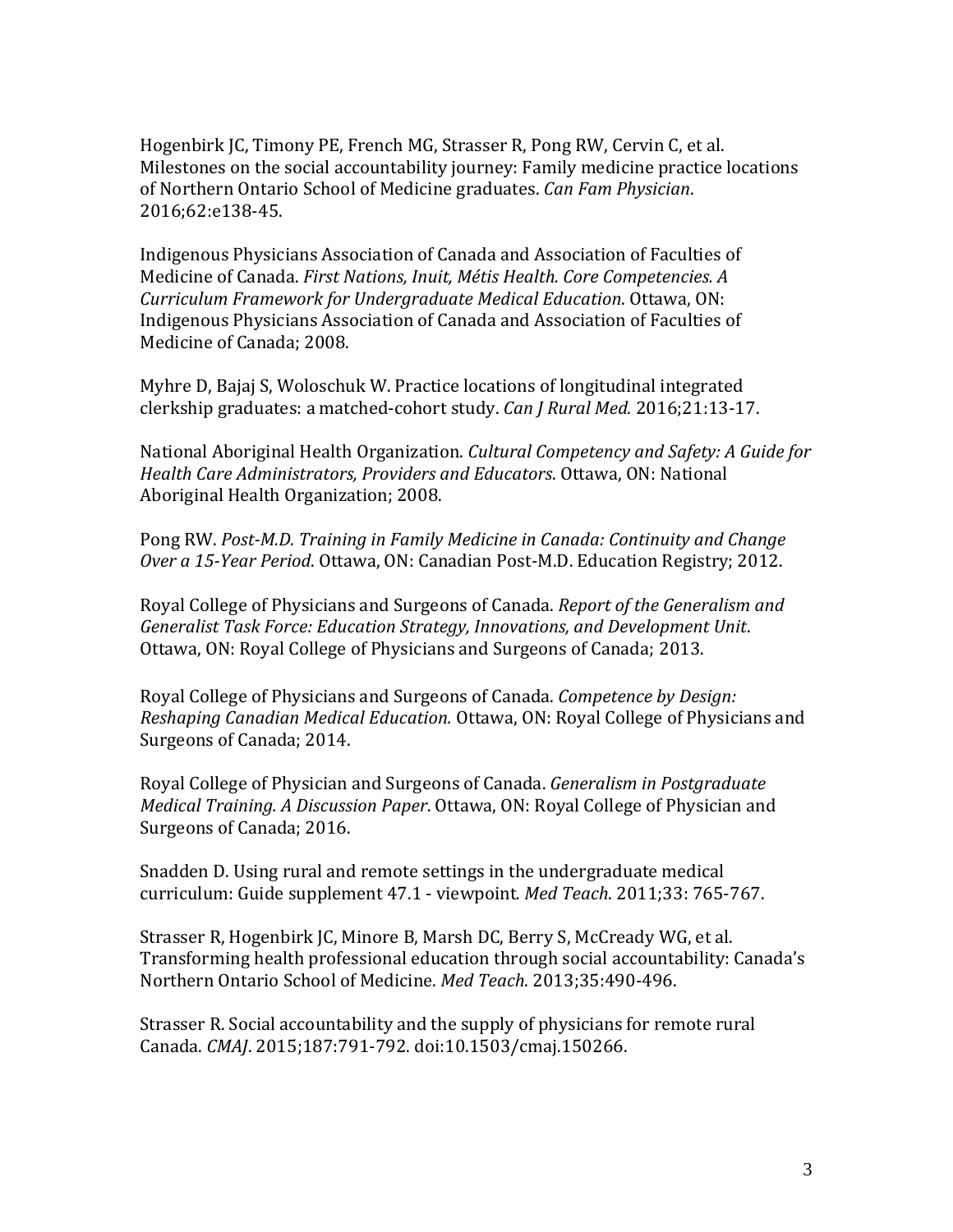Medicine. *Asia Pacific Scholar*. 2016;1:3‐9. Strasser R. Delivery on social accountability: Canada's Northern Ontario School of

 Truth and Reconciliation Commission of Canada. *Honouring the Truth, Reconciling for the Future – Summary of the Final Report of the Truth and Reconciliation Commission of Canada*. Ottawa, ON: Truth and Reconciliation Commission of Canada; 2015.

Wong, RY, Chen L, Dhadwal G, Fok MC, Harder K, Huynh H, et al. Twelve tips for teaching in a provincially distributed medical education program. Med Teach. 2012;34:116‐122.

at the meso level: Into the community [Commentary]. *Can Fam Physician*. Woollard R, Buchman S, Meili R, Strasser R, Alexander I, Goel R. Social accountability 2016;62:538‐540.

### **Selected Listing for Direction Two: Policy Interventions**

 Australian College of Rural and Remote Medicine. *Cairns Consensus Statement on Rural Generalist Medicine: Improved health for rural communities through accessible,* high quality healthcare. Brisbane, Australia: Australian College of Rural and Remote Medicine: 2014.

Bates J, Lovato C, Buller-Taylor T. "Mind the gap": Seven key issues in aligning medical education and healthcare policy. *Healthc Policy*. 2008;4:46-58.

 Bilodeau H, Leduc N, van Schendel N. *Analyse des facteurs d'attraction, d'installation et de maintien de la pratique médicale dans les régions éloignées du Québec: Rapport abrégé*. Montréal, QC: Université de Montréal; 2006.

Collaboration of physicians, community, health authorities needed for successful rural recruitment and retention. Rural Coordination Centre of BC website. [http://enews.rccbc.ca/2013/07/collaboration‐of‐physicians‐community‐health](http://enews.rccbc.ca/2013/07/collaboration-of-physicians-community-health)‐ authorities‐needed‐for‐successful‐rural‐recruitment‐and‐retention. 

 Council of Ontario Universities. *Towards a Comprehensive Accountability Framework for the Funding and Delivery of Medical Education in Ontario*. Toronto, ON: Council of Ontario Universities; 2011.

 Curran V, Bornstein S, Jong M, Fleet L. *Strengthening the Medical Workforce in Rural Canada: The Roles of Rural/Northern Medical Education* – *Component 1: Rural Medical Education: A Review of the Literature.* St. John's, NL: Memorial University of Newfoundland; 2004.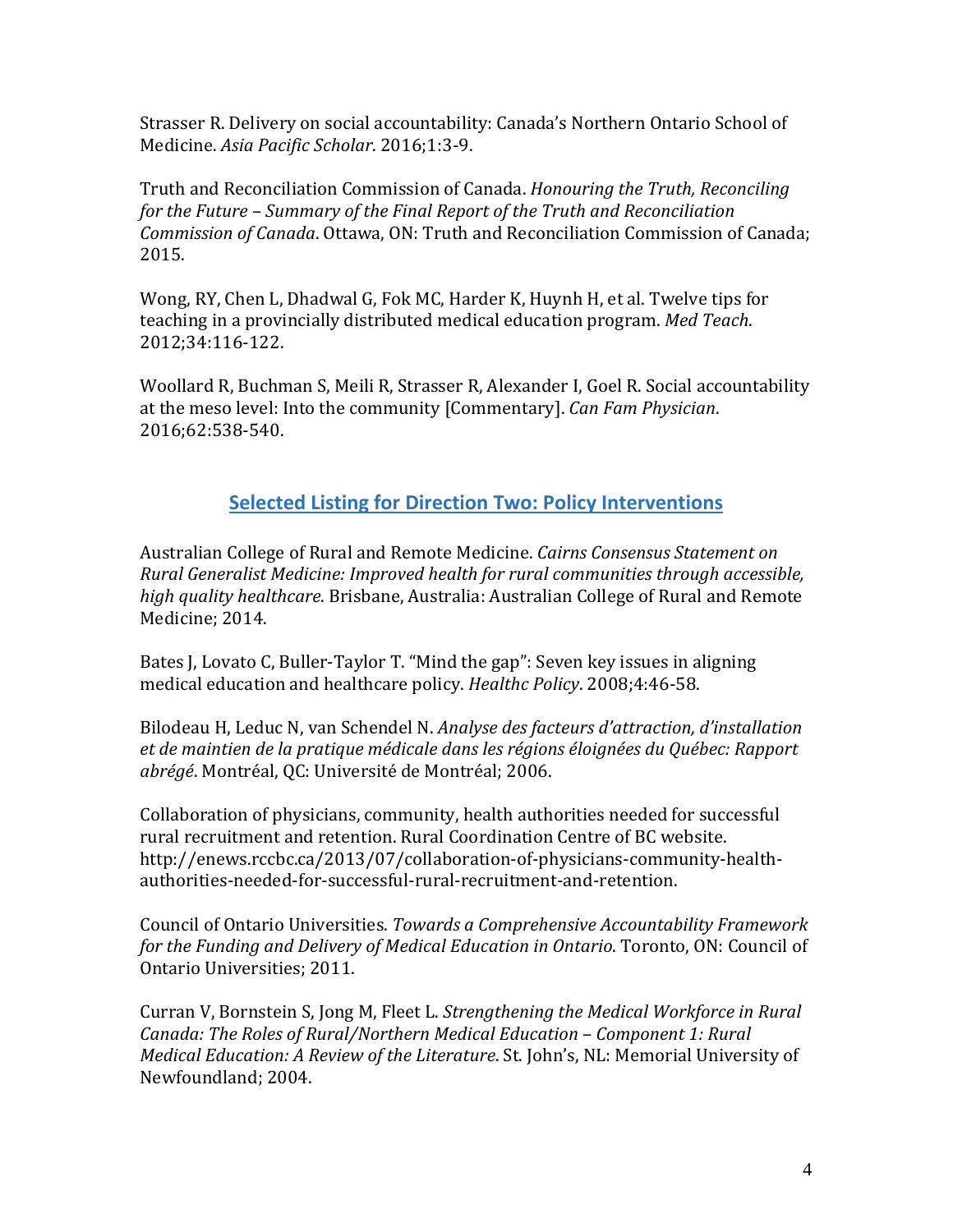Directorate‐General for Health and Food Safety. *Recruitment and Retention on the Health Workforce in Europe. Report on evidence of effective measures to recruit and retain health professionals in three non‐EU countries (Australia, Brazil, South‐Africa*). Brussels, Belgium: Directorate-General for Health and Food Safety, European Commission; 2014.

 recruitment and retention of rural allied health professionals? *Rural Remote Health*. Durey A, Haigh M, Katzenellenbogen JM. What role can the rural pipeline play in the 2015;15: e3438. http://www.rrh.org.au/publishedarticles/article\_print\_3438.pdf.

 Resources. *A Framework for Collaborative Pan‐Canadian Health Human Resources* Federal/Provincial/Territorial Advisory Committee on Health Delivery and Human *Planning*. Ottawa, Ontario: Federal/Provincial/Territorial Advisory Committee on Health Delivery and Human Resources, Health Canada; September 2005, Revised March 2007.

 Fournier MA, Contandriopoulos AP, Diene CP, Trottier LH. *Mesures d'attraction et de rétention des médecins en région éloignée: politiques adoptées dans les provinces canadiennes et dans certains pays et leçons à tirer pour le Québec*. Montréal, QC: Université de Montréal; 2004.

 Health Canada. *Unleashing Innovation: Excellent Healthcare for Canada – Report of the Advisory Plan on Healthcare Innovation*. Ottawa, Ontario: Health Canada; 2015. 

 Health Canada. *Health Care Policy Contribution Program: 2011‐2013 Annual Report*. Ottawa, ON: Health Canada; 2014.

 Health Workforce Australia. *National Health Workforce Innovation and Reform Strategic Framework for Action 2011–2015*. Adelaide, Australia: Health Workforce Australia; 2011.

 Health Workforce Australia. *National Rural and Remote Health Workforce Innovation and Reform Strategy*. Adelaide, Australia: Health Workforce Australia; 2013.

 Institute of Medicine. *Quality Through Collaboration: The Future of Rural Health.* Washington, DC: Institute of Medicine; 2005.

 Joint Standing Committee on Rural Issues. *Rural Programs: A Guide to the Rural Physician Programs in British Columbia.* Victoria, BC: Ministry of Health, Government of British Columbia, Doctors of BC; 2016.

 medicine training site: proposed framework. *Can Fam Physician*. 2015;61:e324‐330. Liskowich S, Walker K, Beatty N, Kapusta P, McKay S, Ramsden VR. Rural family

 Mason J. *Review of Australian Government Health Workforce Programs*. Canberra, Australia: Australian Government Department of Health; 2013.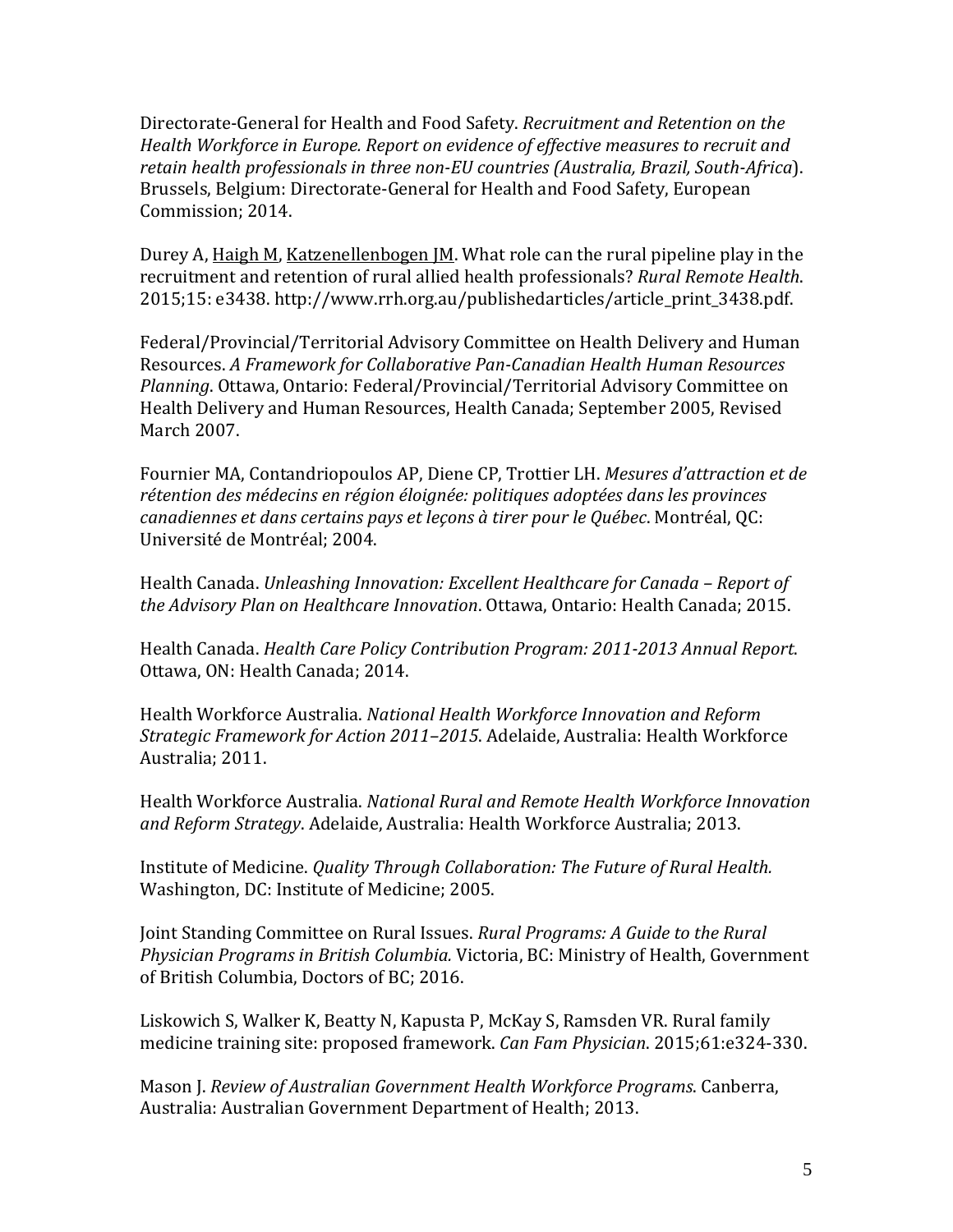of fee‐for‐service physicians in the Northwest Territories. *Can J Rural Med*. Mathews M, Lockhart AJ. Impact of alternate payment plans on the practice patterns 2003;8:89‐93.

Ministère de la Santé et des Services Sociaux. Rapport d'activités 2011-2016/ Prime d'éloignement pour les externes et les résidents en formation dans les territoires insuffisamment pourvus de professionnels de la santé au Québec. Rapport remis à Santé Canada: Direction générale de la politique stratégique; 2016.

 Ministerial Advisory Council on Rural Health. *Rural Health in Rural Hands: Strategic Directions for Rural, Remote, Northern and Aboriginal Communities*. Ministerial Advisory Council on Rural Health. Ottawa, ON; 2002.

 Ministerial Task Group on Postgraduate Training and Education. *A review of how the* training of the New Zealand health workforce is planned and funded: a proposal for a  *reconfiguration of the Clinical Training Agency*. Wellington, New Zealand: Ministry of Health; 2009.

 Ministry of Health and Long‐Term Care. *Return of Service Program Analysis. Draft Report*. Toronto, ON: Ministry of Health and Long-Term Care, Government of Ontario; 2015.

 Process. *Online J Rural Research Policy*. 2009;4. Nene G, Johnson B, Burkhart-Kriesel C, Cantrell R, Narjes C, Vogt R. Community Recruitment and Retention of New Residents: A Study Using a Market Assessment

 Pong RW, Heng D. *The Link Between Rural Medical Education and Rural Medical Practice Location: Literature Review and Synthesis. Sudbury, ON: Centre for Rural* and Northern Health Research, Laurentian University, Submitted to Physician Planning Unit, Ontario Ministry of Health and Long-Term Care; 2005.

 Rural Health Standing Committee. *Standing Council on Health. National Strategic Framework for Rural and Remote Health.* Canberra: Australian Government Department of Health; 2012.

Snadden D, Bates J, UBC Associate Deans of MD Undergraduate Education. Expanding undergraduate medical education in British Columbia: a distributed campus model. *CMAJ*. 2005;173:589‐590.

 *Comparative Review of the Policy Landscape of Team‐based Primary Health Care Service Delivery in Western Canada*. Alberta Health Services and Canadian Institutes Suter E, Misfeldt R, Mallinson S, Wilhelm A, Boakye O, Marchildon G, et al. of Health Research. 2014.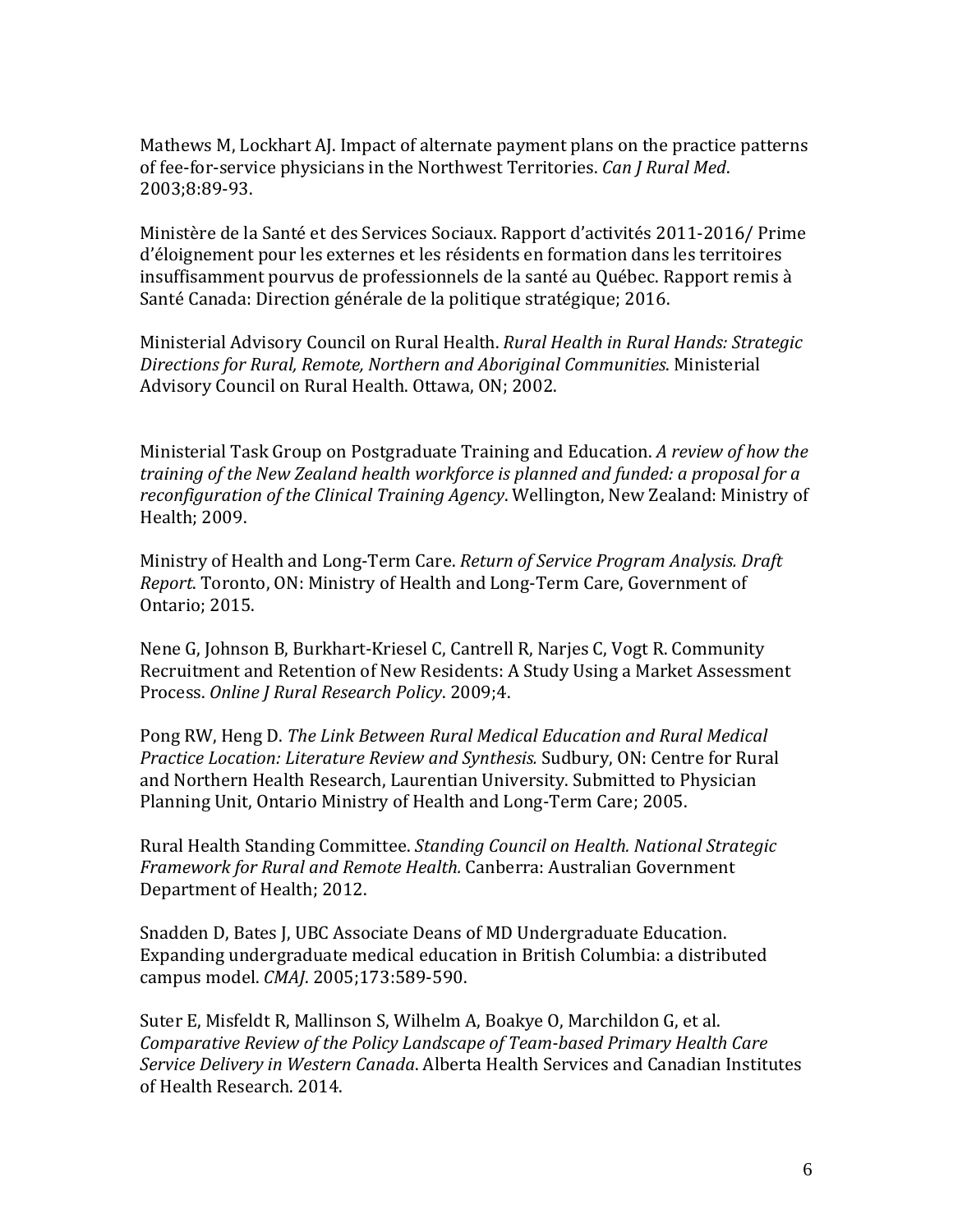capital in supporting a regional medical education campus. *Rural Remote Health*. Toomey P, Hanlon N, Bates J, Poole G, Lovato, CY (2011). Exploring the role of social 2011;11: e1774.

Toomey P, Lovato CY, Hanlon N, Poole G, Bates J. Impact of a regional distributed medical education program on an underserved community: perceptions of community leaders. *Acad Med*. 2013;88:811‐818.

Western and Northern Health Human Resources Planning Forum. Review of Rural  *and Remote Recruitment and Retention Initiatives for Health Professional: Final Report.* Vancouver, BC: Western and Northern Health Human Resources Planning Forum; 2016. 

 World Health Organization. *Increasing access to health workers in remote and rural areas through improved retention: Global Policy Recommendations*. Geneva, Switzerland: World Health Organization; 2010.

## **Selected Listing for Direction Three: Rural Practice Models**

 Canadian Forces Health Services. *Maintenance of Clinical Readiness Programme Manual. Issued under the Authority of the Commander.* Ottawa, ON: Canadian Forces Health Services.; 2016.

Communities play key role in physician recruitment, retention - Fort St. James case study. Rural Coordination Centre of BC website. http://enews.rccbc.ca/2013/07/communities-play-key-role-in-physicianrecruitment‐retention‐fort‐st‐james‐case‐study. 

Ellaway RH, O'Gorman L, Strasser R, Marsh DC, Graves L, Fink P, et al (2016) A critical hybrid realist-outcomes systematic review of relationships between medical education programmes and communities: BEME Guide No. 35. Med Teach. 2016;38:229‐245. doi: 10.3109/0142159X.2015.1112894.

 services. *BMC Health Serv Res*. 2014;14:e130. Farmer J, Nimegeer A. Community participation to design rural primary healthcare

 First Nations and Inuit Health Branch. *Recognizing Strengths – Building for the Future. Primary Health Care Service Delivery Models in Remote and Isolated First Nation Communities. Final Report and Recommendations*. Ottawa, ON: First Nations and Inuit Health Branch, Health Canada; 2012.

 Grzybowski S, Kornelsen J. *The Sustaining of Small Rural Surgical Services in British Columbia. A Report Commissioned by the Joint Standing Committee on Rural Issues*. Vancouver, BC: Centre for Rural Health Research; 2013.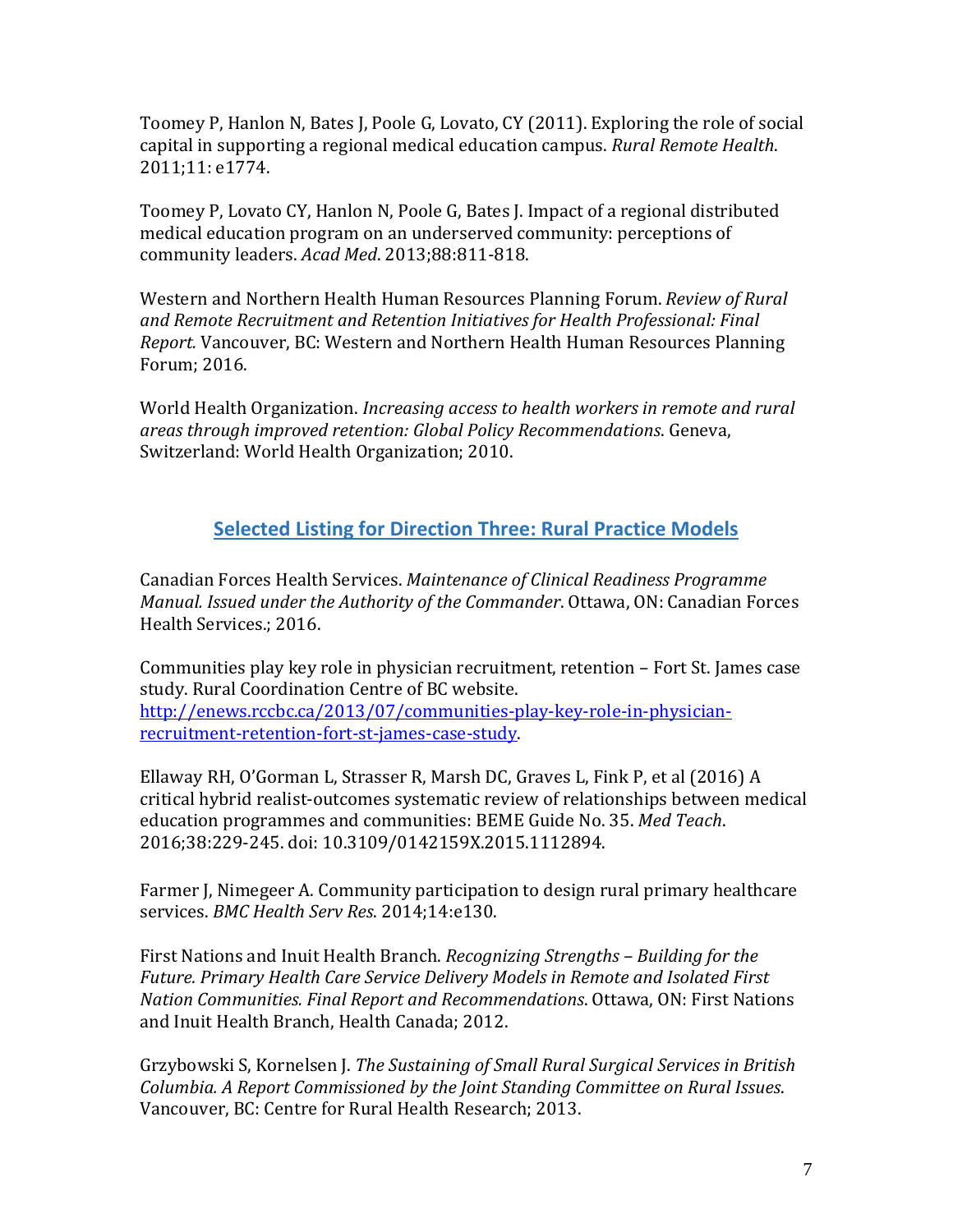participating in distributed medical education. *Can J Rural Med*. 2015;20:25-32. Hogenbirk JC, Robinson DR, Hill ME, Pong RW, Minore B, Adams K, et al. The economic contribution of the Northern Ontario School of Medicine to communities

Johnston S. You and RCCbc: How rural communities can support physician recruitment and improve local health care. Paper presented at the Electoral Area . September

2013; Vancouver, BC.

Lau, F, Bates J. A review of e-learning practices for undergraduate medical education.  *J Med Syst*. 2004:28;71‐87. 

 Kornelsen J, McCartney K. *System Enablers of Distributed Maternity Care for Aboriginal Communities in British Columbia: Findings from a Realist Review*. Vancouver, BC: Applied Policy Research Unit, Centre for Rural Health Research; 2015.

 Morris R. *A Capacity Building Strategy for Rural‐Remote and Indigenous Local* Government. Broadway, Australia: Australian Centre of Excellence for Local Government; 2011.

 *Scopes of Practice: New Models for a New Health Care System*. Ottawa, ON: Canadian Nelson S, Turnball J, Bainbridge L, Caulfield T, Hudon G, Kendel D, et al. *Optimizing* Academy of Health Sciences; 2014.

 Overhill K. *Support programs for rural physicians, including mentorship*. Vancouver, BC: Rural Coordination Centre of BC; 2014.

Coordination Centre of BC website. [http://enews.rccbc.ca/2013/06/pioneering-](http://enews.rccbc.ca/2013/06/pioneering)Pioneering telehealth for BC's rural and remote First Nations communities. Rural telehealth-for-bcs-rural-and-remote-first-nations-communities. 

 consumer and community engagement: a scoping meta‐review. *BMC Health Serv Res*. Sarrami-Foroushani P, Travaglia J, Debono D, Braithwaite J. Key concepts in 2014;14:e250.

Strasser R, Worley P, Cristobal F, Marsh DC, Berry S, Strasser S, et al. Putting communities in the driver's seat: the realities of community-engaged medical education. *Acad Med*. 2015;90:1466‐1470.

 World Organisation of Family Doctors. *Rural Medical Education Guidebook*. Bangkok, Thailand: World Organisation of Family Doctors; 2014.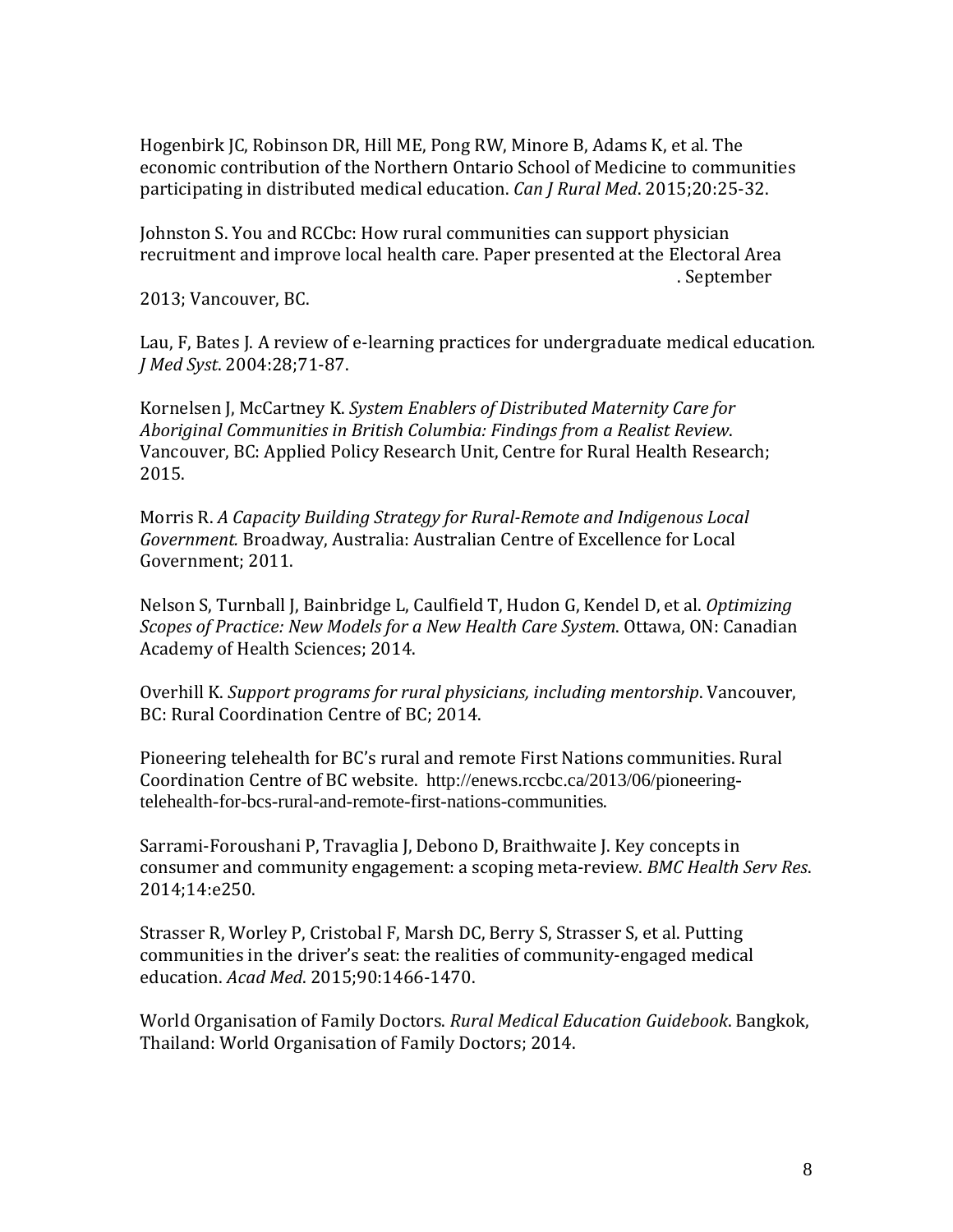Yeates L. *Patients at the Centre: Sustaining Rural Maternity – It's All About the Surgery!* Vancouver, BC: Perinatal Services BC, Western Provinces Collaborative on Sustainable Rural Maternity and Surgical Services; 2016.

### **Selected Listing for Direction Four: National Rural Research**

 Canadian Institute for Health Information. *A Performance Measurement Framework* for the Canadian Health System. Ottawa, ON: Canadian Institute for Health Information: 2013.

 Centre for Rural and Northern Health Research. *From Applicants to Graduates and Beyond – a Multi‐Year, Integrated Research Program on Medical Career Life Cycle. Phase II Final Report.* Sudbury, ON: Centre for Rural and Northern Health Research; 2015.

 Evaluation Studies Unit. *Long‐Term Outcomes Evaluation Report: UBC's Contribution to Physician Supply in the Province 2012–2013.* Vancouver, BC: University of British Columbia Faculty of Medicine; 2013.

 health research: development of an inventory of Canadian databases. *J Agric Saf* Heng D, Pong RW, Pitblado JR, Lagacé C, Desmeules M. Sources of data for rural *Health*. 2005;11:219‐227. 

 *Evaluation of the Interprofessional Rural Program of BC (IRPbc). Final Report*. Liman Y, Gunasingam A, Olatunbosun T, Lausher H, Jarvis‐Selinger S. *Program* Vancouver, BC: University of British Columbia; 2007.

compared with conventional care: an urban versus rural perspective. *J Telemed* Loane MA, Bloomer SE, Corbett R, Eedy DJ, Evans C, Hicks N, et al. A randomized controlled trial assessing the health economics of realtime teledermatology *Telecare*. 2001;7:108‐118.

Lovato C, Bates J, Hanlon N, Snadden D. Evaluating distributed medical education: What are the community's expectations. Med *Educ*. 2009;43:457-461.

 of a training program from Western Newfoundland. *Can J Program Eval*. Mathews M, Lynch A. Increasing research skills in rural health boards: An evaluation 2007;22:41‐56. 

McLaughlin K, Bates J, Konkin J, Woloschuk W, Suddards CA, Regehr G. (2011). A comparison of performance evaluations of students on longitudinal integrated clerkships and rotation-based clerkships. *Acad Med.* 2011;86:S25-S29.